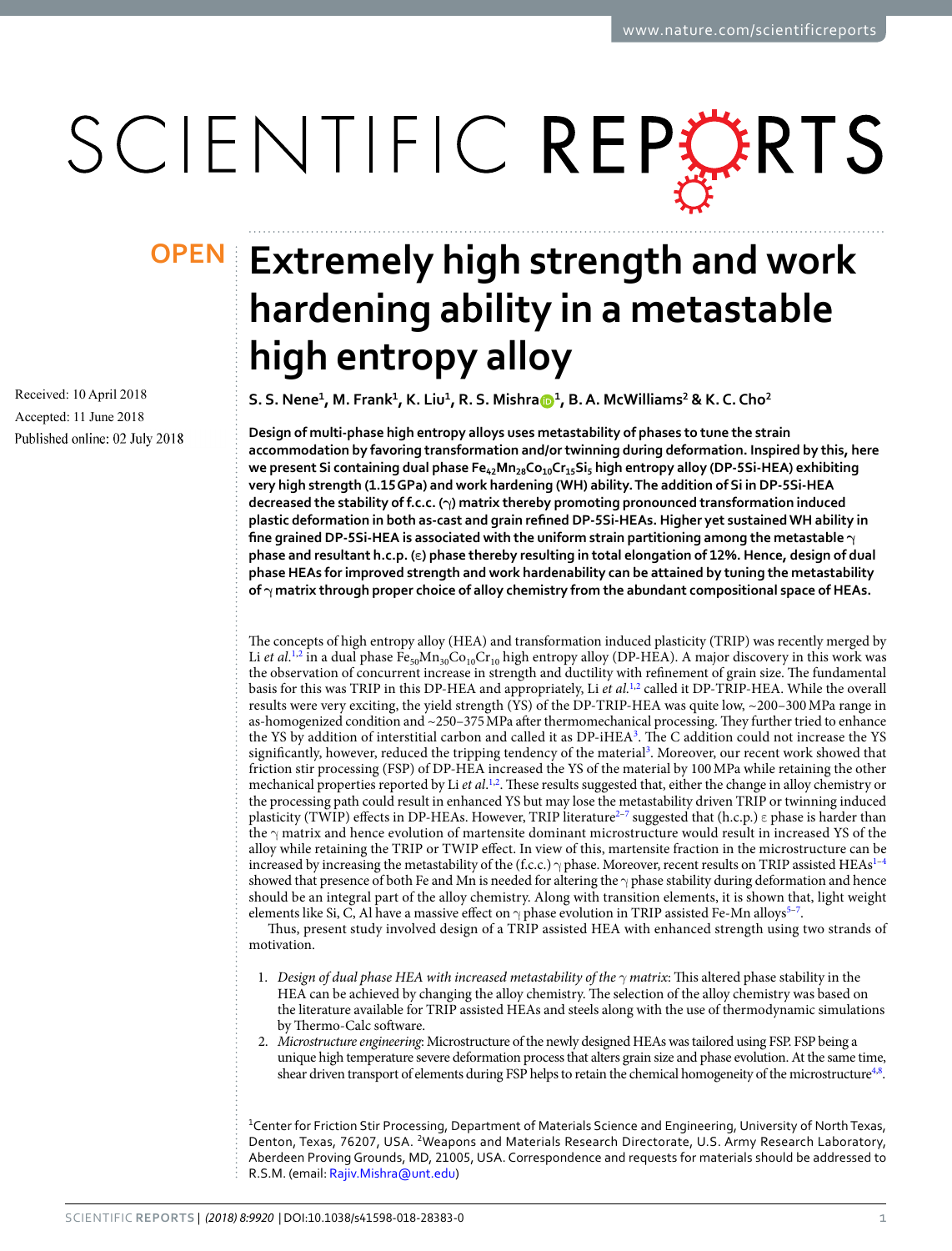

<span id="page-1-0"></span>**Figure 1.** Thermodynamic phase predictions for metastable DP-HEA design using Thermo-Calc software. (**a**) Estimated equilibrium  $\gamma$  phase fractions and temperature onset (T<sub>o</sub>) for Fe<sub>47−x</sub>Mn<sub>28</sub>Co<sub>10</sub>Cr<sub>15</sub>Y<sub>x</sub> (Y: Si or Al or Ni and x: at.% contribution of selected alloying element) system in comparison with Fe<sub>50</sub>Mn<sub>30</sub>Co<sub>10</sub>Cr<sub>10</sub> and Fe49.5Mn30Co10Cr10C0.5 alloys; (**b**) Effect of Si content on equilibrium γ phase fraction using Thermo-Calc and; (**c**) Fe<sub>47−x</sub>Mn<sub>28</sub>Co<sub>10</sub>Cr<sub>15</sub>Si<sub>x</sub> phase diagram obtained from Thermo-Calc showing increase in the T<sub>o</sub> temperature with Si content. (Thermo-Calc simulations are based on high entropy alloy database TCHEA2).

### **Alloy Design Approach**

The  $\gamma \rightarrow \epsilon$  transformation in the TRIP alloys is governed by the Gibb's free energy for martensite formation ( $\Delta G^{\gamma\to\varepsilon}$ ) from the metastable  $\gamma$  phase. Therefore higher the metastability of the  $\gamma$  phase, higher is the driving force for TRIP to occur and lower is the value of  $\Delta G$ <sup> $\rightarrow \epsilon$ </sup>. Further, lower  $\Delta G$ <sup> $\rightarrow \epsilon$ </sup> values also indicate a low stacking fault energy (SFE) of the system since ε formation (TRIP effect) is based on the pre-exixtance of stable intrincsic stacking faults in the microstructure. As a result, increasing  $\gamma$  metstability essentially corresponds to decrease in SFE of the system<sup>[8–](#page-6-6)[11](#page-6-7)</sup>. In other words, alloys with metastable  $\gamma$  matrix would result in lower equilibrium  $\gamma$  fraction at room temperature (25 °C) owing to higher driving force for transformation. Thus, room temperature equilibrium  $\gamma$  fraction obtained from Thermo-Calc simulations for a given alloy chemistry can also be considered as a measure for tuning the  $\gamma$  phase stability in the alloy design approach<sup>[5](#page-6-5)[,8](#page-6-6)[–11](#page-6-7)</sup>. In line of this, thermodynamics simulations were made with Thermo-Calc software (HEA database; TCHEA2) to predict equilibrium γ fractions (at 25 °C) and temperature onset (temperature below which mixture of  $\gamma$  and  $\epsilon$  phases exists) for Fe-Mn-Co-Cr containing HEAs (Fig. [1a–c](#page-1-0)) using the property diagrams. These simulations depict (Fig. [1a](#page-1-0)) very high equilibrium  $\gamma$  phase fractions and low temperature onset  $(T_o)$  values for recently designed DP-HEA and DP-iHEA, respectively which indirectly demonstrate low  $\gamma$  phase metastability in them.

The earlier simulation work by Xiong et al.<sup>[5](#page-6-5)</sup> and Nava et al.<sup>[9](#page-6-8)</sup> showed that Cr increases the driving force for  $\gamma$   $\rightarrow$   $\epsilon$  transformation whereas Mn decreases it. Thus the equilibrium  $\gamma$  fraction and  $T_{\rm o}$  values were estimated for the Fe<sub>50–x</sub>Mn<sub>30−y</sub>Co<sub>10</sub>Cr<sub>10+x+y</sub> wherein Cr is increased at the expense of Fe and Mn content in Fe<sub>50</sub>Mn<sub>30</sub>Co<sub>10</sub>Cr<sub>10</sub> system. Among that,  $Fe_{47}Mn_{28}Co_{10}Cr_{15}$  (wherein x = 3, y = 2) alloy containing almost 5 at.% higher Cr compared to DP-HEA displayed decrease in predicted equilibrium  $\gamma$  phase fraction, however with marginal change in T<sub>o</sub> value (yellow triangle in Fig. [1a](#page-1-0)). Further, extensive work by Xiong et al.<sup>[5](#page-6-5)</sup> on Fe-Mn alloys estimated the effect of non-transition alloying elements (i.e. Al, C, Si) on  $\Delta G^{\gamma \to \epsilon}$  by thermodynamic simulations for given Mn content in the alloy. According to their work, C and Al increased the  $\Delta G^{\neg\neg\epsilon}$  values (more  $\gamma$  phase fraction) whereas Si decreased it (less  $\gamma$  phase fraction).

As a result, effect of Si on the  $\gamma$  phase stability was studied by obtaining equilibrium  $\gamma$  phase fractions (300 K) for Fe<sub>47−x</sub>Mn<sub>28</sub>Co<sub>10</sub>Cr<sub>15</sub>Si<sub>x</sub> (where x = 0 to 8 at.% Si) HEA (Fig. [1b](#page-1-0)) using Thermo-Calc simulations. Figure [1b](#page-1-0) shows the dramatic decrease in the  $\gamma$  fraction with increased Si content till 5 at.% beyond which the variation become sluggish. Moreover, the phase diagram (Fig. [1c\)](#page-1-0) estimation for  $Fe_{47-x}Mn_{28}Co_{10}Cr_{15}Si_x$  (x: 0 to 10 at.%)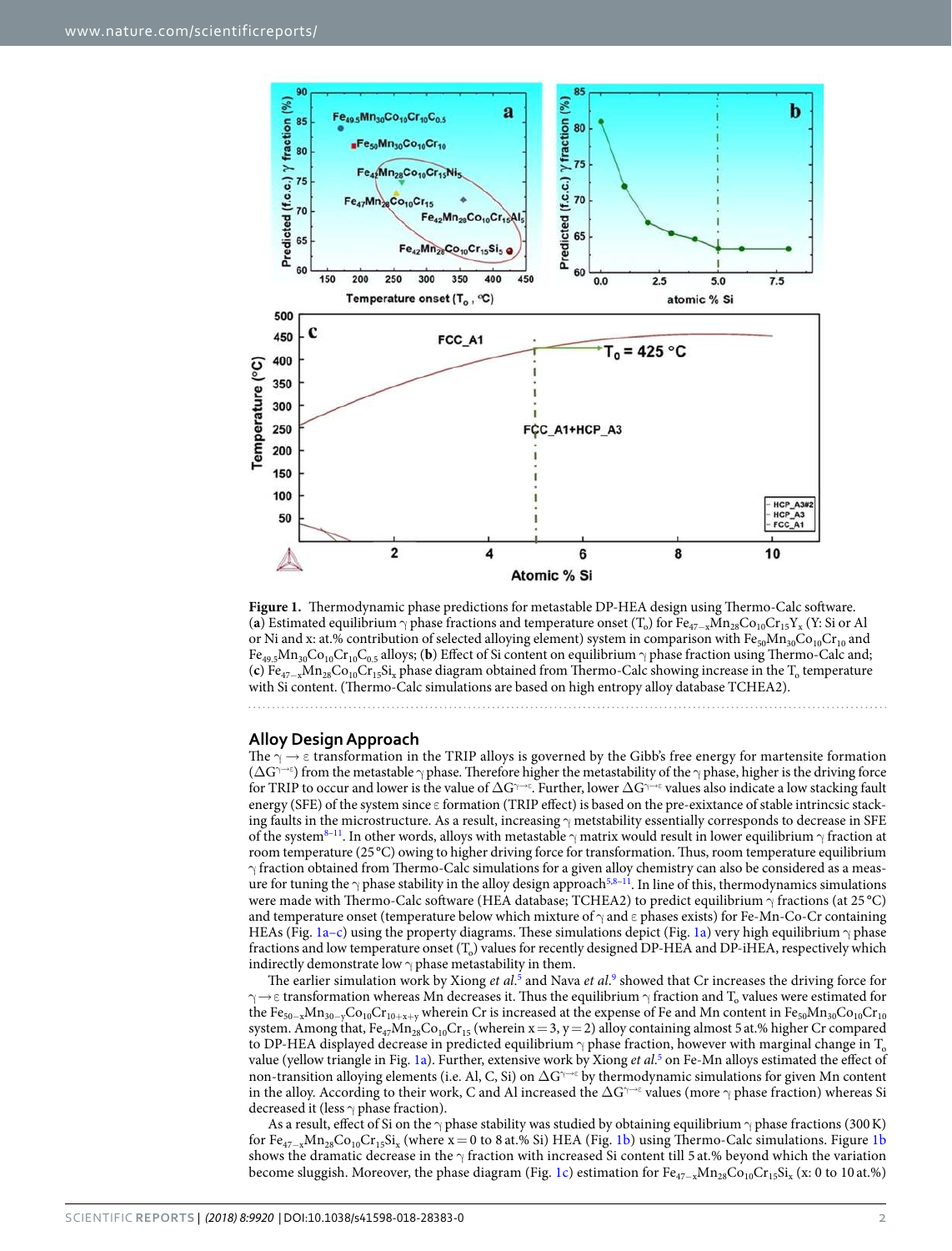showed that there is increase in the  $T_0$  value with increase in the Si content and reaches to a threshold value of 425 °C for 5 at.% Si. Therefore, it appears that 5 at.% Si would result in effective increase in the metastability of the  $\gamma$  matrix up-to high temperature and also corresponds to the lowering of SFE of the HEA system under consideration.

In order to compare the effect of Si addtion on the  $\gamma$  phase metastability as against the equivalent addition of the Ni or Al in the HEA matrix, T<sub>o</sub> values and equilibrium  $\gamma$  fractions were obtained for Fe<sub>42</sub>Mn<sub>28</sub>Co<sub>10</sub>Cr<sub>15</sub>Y<sub>5</sub> (where  $Y_5$  stands for 5 at.% of elements like Si or Al or Ni) alloys from simulations. It clearly implies that, 5 at.% Si addition results in lowest equilibrium  $\gamma$  fraction (maroon circle in Fig. [1a\)](#page-1-0) and highest  $T_{\rm o}$  value as against addition of similar amount of Ni or Al in the alloy (green triangle and blue diamond in Fig. [1a](#page-1-0)). Thus, Fig. [1a–c](#page-1-0) prove that 5 at.% Si addition not only makes the Fe-Mn-Cr-Co matrix more metastable but also extend the ( $\gamma + \epsilon$ ) phase field to higher temperature in comparison with the Fe-Mn-Cr-Co matrix with or without Ni or Al. Accordingly, the alloy chemistry for the new HEA was fixed to  $Fe_{42}Mn_{28}Cr_{15}Co_{10}Si_5$  (all in at.%).

### **Microstructure and Phase Evolution in As-Cast and FSP Conditions**

Figure [2a](#page-3-0) shows the electron back scattered diffraction (EBSD) inverse pole figure (IPF) map for as-cast  $Fe_{42}Mn_{28}Cr_{15}Co_{10}Si$  HEA (hence forth designated as DP-5Si-HEA) along with the corresponding EDS scan and elemental composition (Fig. [2b,c\)](#page-3-0). As expected, addition of Si and Cr resulted in the dual phase microstructure owing to increased metastability of the  $\gamma$  phase<sup>[1–](#page-6-0)[5](#page-6-5)</sup>. As rapid cooling was done during casting, the phase fraction obtained in as-cast material observed to be away from the equilibrium phase fractions. However, presence of distinct peaks for ε phase supports the dual phase nature of the microstructure in DP-5Si-HEA (Fig. [2a and d](#page-3-0)). The as-cast microstructure was refined by multi-pass friction stir processing (M-pass, FSP carried out with 3 overlapping passes starting with 650 rotations per minute (RPM) down to 350 RPM in the second pass and the last pass being carried out at 250 RPM).

As expected, FSP resulted in refining (grain size  $(d) = 1.3 \,\text{\mu m}$ ) the as-cast  $(d = 100 \,\text{\mu m})$  microstructure while retaining the chemical homogeneity (Fig. [2c and f](#page-3-0)) and  $\gamma$  phase dominance (Fig. [2g](#page-3-0)) in the microstructure. Besides the chemical homogeneity<sup>[4,](#page-6-4)[8](#page-6-6)</sup>, FSP also leads to severe fragmentation of the as-cast dendritic structure into fine equiaxed grains wherein each grain retains different level of strain after processing which resulted in the increase of dislocation storage upon FSP<sup>[4,](#page-6-4)[8](#page-6-6)</sup>. Decrease in the rotational rate during each pass of FSP not only reduces the temperature but also decreases imposed strain during processing and thus limits the dislocation storage. Stored deformation during each pass promotes the conversion of metastable γ phase to ε phase as a result of TRIP. The starting of lower strain rate<sup>[8](#page-6-6)</sup> processing at 250 RPM during third overlapping pass of FSP limits further nucleation of the  $\epsilon$  phase and stabilizes the metastable  $\gamma$  phase in the microstructure at the onset of cooling. Therefore, this kinetic stability of phases triggers the formation of  $\gamma$  phase (88%) dominant microstructure with limited fraction of ε phase (12%) upon M-pass (multi-pass friction stir processing). This was further confirmed by the XRD analysis (Fig. [2g](#page-3-0)) showing the intense peaks for  $\gamma$  phase along with some distinct peaks for  $\epsilon$  phase.

#### **Improved Strength in As-Cast and FSP DP-5Si-HEA**

Figure 3a and  $(b_1-b_4)$  display engineering stress-engineering strain curves and the EBSD phase maps before and after tensile deformation for both as-cast and M-pass specimens respectively. M-pass specimen exhibits very high yield strength (YS) of 950 MPa with a reasonable ductility of 12% in comparison with as-cast material having YS of 400 MPa and ductility of 7%. When compared with the values of YS reported by Li et al.<sup>[1](#page-6-0),[2](#page-6-1)</sup> for DP-HEA, DP-5Si-HEA showed almost 100 and ~600 MPa increase in YS for as-cast and M-pass specimens respectively.

According to classical work hardening theory<sup>[12–](#page-6-9)[15](#page-6-10)</sup>, increase in dislocation density is an indication of more grain boundary hardening which is also reflected by increased stress for yielding. Thus, the significant increase in the YS of M-pass specimen is mainly attributed to the severe grain refinement from the as-cast grain size of 100 µm to 1.3 µm attained upon FSP. However, along with the grain size, prior ε fraction in the microstructure also plays crucial role in altering the YS of the TRIP alloys<sup>1-[4](#page-6-4)</sup>. This is because,  $\varepsilon$  phase has different crystal structure than the  $\gamma$  phase and hence  $\epsilon/\gamma$  interfaces act as sites for dislocation pile up thereby increasing the overall dislocation density. As a result, these heavily dislocated martensitic microstructures yield at higher stresses $1-4,16$  $1-4,16$  $1-4,16$ .

In the present work, M-pass specimen showed very fine grain size and almost two times more ε phase fraction in comparison with the as-cast material. Moreover, the  $\varepsilon$  phase obtained upon FSP is severely refined and well distributed in the  $\gamma$  matrix as against the as-cast material (Fig. [3b](#page-4-0)<sub>3</sub>–c). Hence, the onset of yielding was increased in M-pass specimen thereby reaching to a YS of 950 MPa from as-cast YS of 400 MPa. Therefore, the synergistic effect of grain refinement and the phase evolution upon FSP resulted in almost 550 MPa increase in the YS for M-pass specimen in comparison with as-cast condition (Fig. [3a](#page-4-0)). Also, DP-5Si HEA displayed ultimate tensile strength (UTS) of 1.15 GPa among all DP-HEAs reported so far upon FSP or conventional thermomechanical processing<sup>1-[5](#page-6-5)</sup>. This effective combination UTS and elongation in M-pass specimen is attributed to the higher yet confined work hardening ability in the material which is discussed in upcoming section in detail.

#### **Rapid Work Hardening and Resultant Mechanical Properties**

Figure [4a](#page-4-1) shows the work hardening (WH) curves for both conditions wherein dominance of stage III during WH is evident, which is expected for the polycrystalline alloys. As can be noted from Figs [3a](#page-4-0) and [4a](#page-4-1), as-cast material itself showed significantly high work hardenability in comparison with conventional steels and newly designed TRIP assisted HEAs<sup>1-[4,](#page-6-4)[16](#page-6-11)</sup>. This is mainly attributed to metastable coarse grained  $γ$  enriched starting microstructure which upon subsequent loading can transform rapidly to  $\varepsilon$  martensite phase as a result of TRIP<sup>17</sup>-<sup>[19](#page-7-0)</sup>. This transformation effect was captured by the decreased fraction (green color) of  $\gamma$  phase from 94% to 11% in EBSD phase maps (Fig.  $3b_1$ , $b_2$ ) for as-cast sample after complete tensile deformation.

M-pass condition, however, undergoes rapid drop (steep red curve) in the stage III of WH during the early stages of deformation with sustained WH (θ) value beyond 3612 MPa as marked by the black arrow in Fig. [4.](#page-4-1) This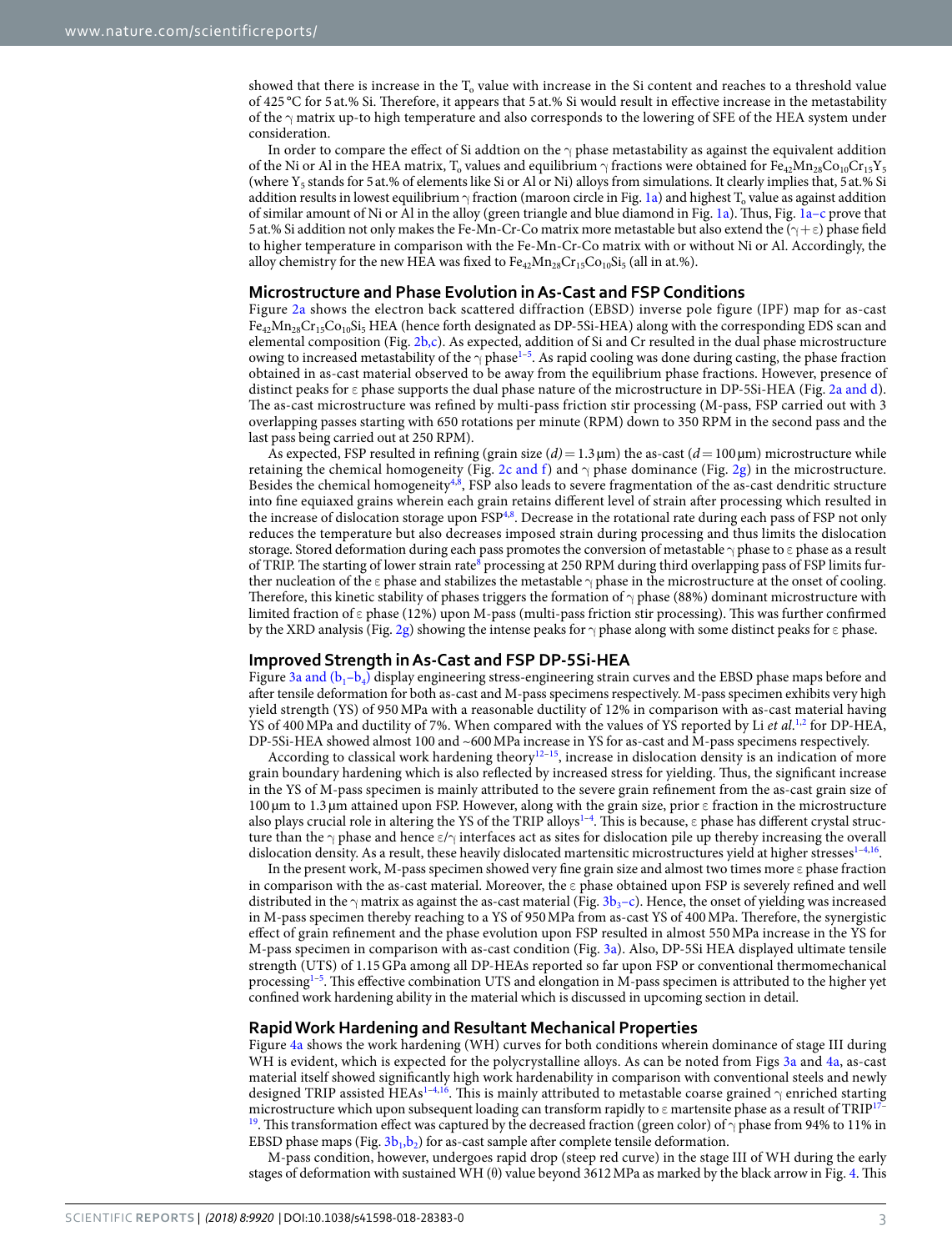

<span id="page-3-0"></span>**Figure 2.** Microstructural characterization of DP-5Si-HEA: (**a**–**d**) EBSD IPF map and corresponding EDS-area spectrum with elemental composition for as-cast DP-5Si-HEA; (**e**–**g**) EBSD IPF map and corresponding EDSarea spectrum with elemental composition for m-pass DP-5Si-HEA. (EBSD: electron back scattered diffraction, IPF: inverse pole figure, EDS: energy dispersive spectroscopy, NC: nominal composition of DP-5Si-HEA).

work hardening value of 3612 MPa corresponds to the onset of change in the slope in the  $\theta$  vs plastic strain plot in Fig. [4a](#page-4-1). This change in slope is due to the predominance of transformation or twinning dominated deformation over dislocation plasticity in material which makes the θ value to be sustained over certain plastic strain<sup>1-[4](#page-6-4),20-[24](#page-7-2)</sup>. Thus, the WH curve for M-pass specimen gets clearly divided in to two sub-stages of stage III namely dislocation (I) and transformation plasticity dominated  $(II)^{1-4,20-24}$  $(II)^{1-4,20-24}$  $(II)^{1-4,20-24}$  $(II)^{1-4,20-24}$  $(II)^{1-4,20-24}$  $(II)^{1-4,20-24}$  $(II)^{1-4,20-24}$  $(II)^{1-4,20-24}$  $(II)^{1-4,20-24}$ . However, rate of work hardening during this sub-stage II (i.e. TRIP) depends on the  $\gamma$  phase stability during deformation for a given grain size and  $\varepsilon$  phase fraction $^{1-4}.$  $^{1-4}.$  $^{1-4}.$ As reported in our previous work<sup>[4](#page-6-4)</sup>, DP-HEA upon FSP showed almost similar ε phase fraction (~10%) with larger grain size (6.5µm) in comparison with M-pass specimen in the present work. As a result, DP-HEA<sup>[4](#page-6-4)</sup> had lower grain boundary area available to inhibit transformation as against the fine grained M-pass specimen during deformation<sup>[1–](#page-6-0)[4,](#page-6-4)[17–](#page-6-12)[19](#page-7-0)</sup>. However, DP-5Si-HEA showed almost 90% change in  $\gamma$  fraction (Fig. [3b](#page-4-0)<sub>[4](#page-6-4)</sub>) as against 76%<sup>4</sup> in DP-HEA owing to higher metastable  $\gamma$  phase in former. Thus, the rapid work hardening in the present work is mainly attributed to the higher metastability<sup>[20](#page-7-1)[,21](#page-7-3)</sup> of the matrix rather than the grain size and prior  $\varepsilon$  phase fraction. This rapid change in the  $\gamma$  phase fraction (TRIP effect) was also confirmed by XRD analysis (Fig. [3c\)](#page-4-0) showing increased peaks for ε phase after complete tensile deformation.

Moreover, the confined change in the WH rate over plastic strain of 3 to 9% in M-pass condition resulted in reasonable total elongation of 12% as against the as-cast condition. This controlled WH rate in sub-stage II in the WH plot is associated with the uniform strain accommodation by both transforming  $\gamma$  and resultant  $\varepsilon$  phases<sup>[1,](#page-6-0)[3–](#page-6-2)[5](#page-6-5)</sup> during deformation in fine grained M-pass specimen which can further be explained by EBSD kernel average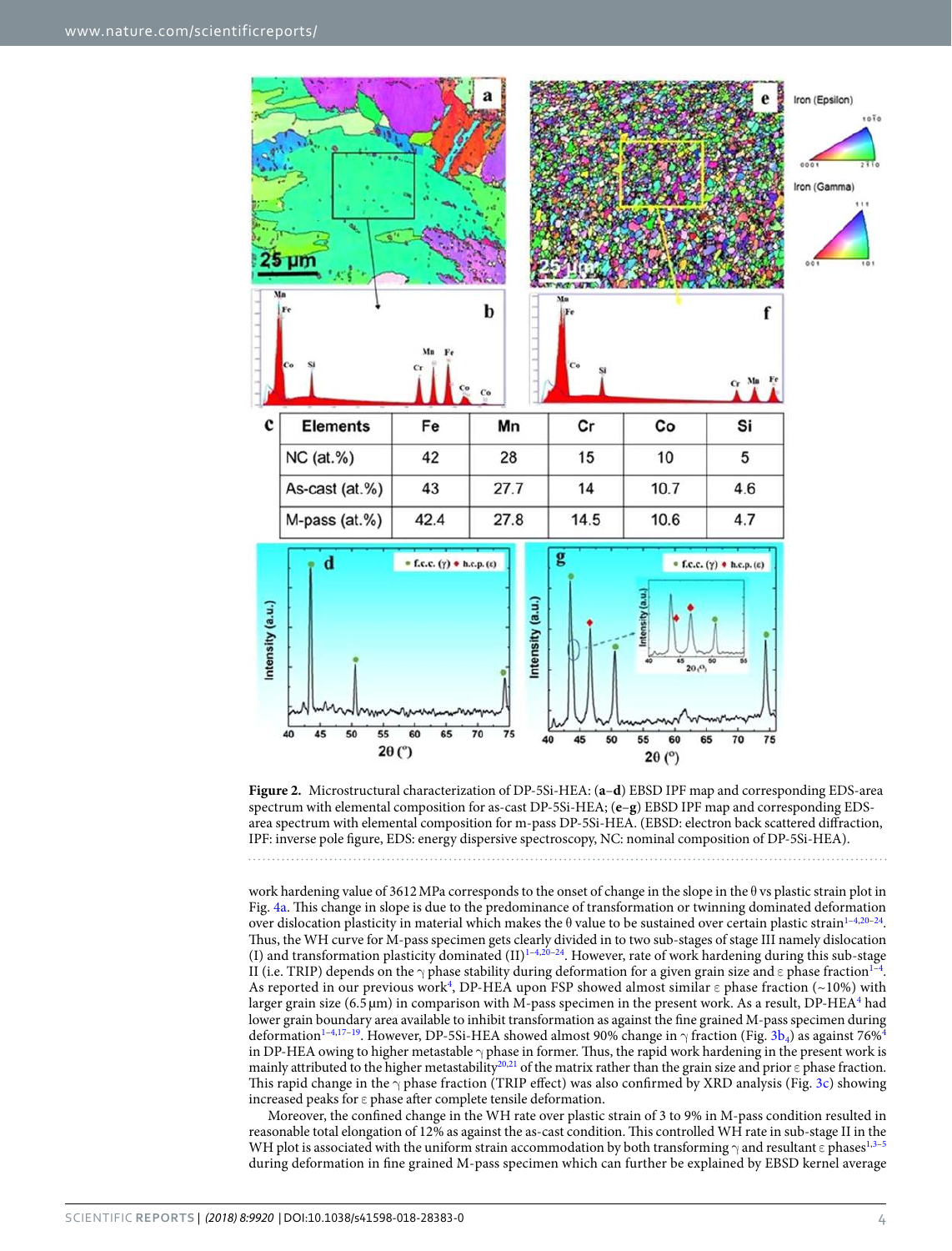

<span id="page-4-0"></span>**Figure 3.** (**a**) Engineering stress-engineering strain curves for DP-5Si-HEA after ambient temperature tensile deformation at  $1 \times 10^{-3}$  s<sup>-1</sup>, (**b**<sub>1</sub>,**b**<sub>2</sub>) EBSD phase map before and after tensile deformation for as-cast condition, and (**b<sup>3</sup>** ,**b4** ) EBSD phase map before and after tensile deformation for M-pass condition; and (**c**) XRD analysis for M-pass specimen before and after tensile deformation (EBSD: electron back scattered diffraction).



<span id="page-4-1"></span>**Figure 4.** (**a**) Work hardening rate vs plastic strain for as-cast and M-pass conditions; EBSD KAM maps for (**b**) as-cast and (**c**) M-pass specimens, (**d<sup>1</sup>** ,**d2** ) bright field TEM image of as-deformed M-pass specimen showing presence of deformation twins within h.c.p. (ε) grain, and (**e**) dimpled fracture surface for M-pass condition upon tensile failure. (EBSD: electron back scattered diffraction, KAM: Kernel average misorientation, TEM: transmission electron microscopy).

misorientation (KAM) maps (Fig.  $4b,c$ ) for both the conditions. Strain mismatch between hard  $\varepsilon$  phase and relatively softer  $\gamma$  phase is evident and needs to be accommodated by geometrically necessary dislocations (GNDs)<sup>[1–](#page-6-0)</sup> [4](#page-6-4),[22](#page-7-4). However, more grain boundary area in fine grained M-pass HEA would result in more uniform KAM map (Fig. [4c\)](#page-4-1) relative to the coarse grained HEA (as-cast condition) $1-4$  $1-4$ . This is because, higher grain boundary area exerts more back stress and results in more controlled  $\gamma \to \epsilon$  transformation and thus sustained work hardening in the very fine grained condition $1-4,22$  $1-4,22$  $1-4,22$ .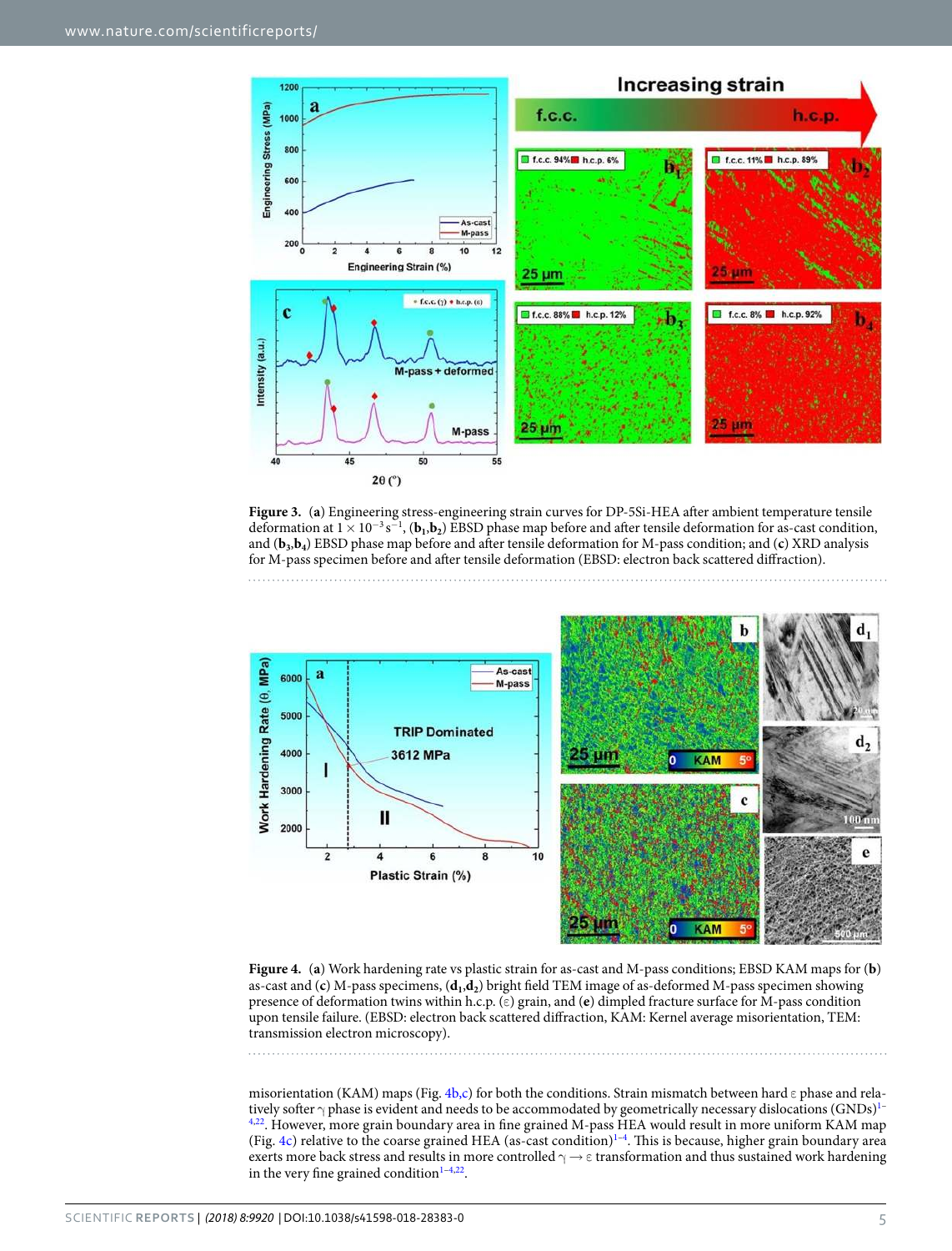

<span id="page-5-0"></span>**Figure 5.** Work hardening rate plotted as a function of fractional change in γ phase after complete tensile deformation for all TRIP assisted HEAs designed till date<sup>[1](#page-6-0)-4[,23,](#page-7-5)[25](#page-7-6)</sup>.  $(f_\gamma^b =$  fraction of  $\gamma$  phase before tensile deformation;  $f_{\gamma}^a$  = fraction of  $\gamma$  phase after tensile deformation;  $f_e^b$  = fraction of  $\epsilon$  phase before tensile deformation;  $d_{avg}$  = average grain size after respective thermomechanical processing). 

In view of this, coarse grained as-cast material experienced lower plastic strain due to non-uniform strain partitioning among the  $\varepsilon$  and  $\gamma$  phases (more blue color in  $\varepsilon$  phase field shown in Fig. [4b\)](#page-4-1) as against in refined M-pass HEA (more green color in  $\epsilon$  phase field shown in Fig. [4c](#page-4-1)). Other than dislocation plasticity, the  $\epsilon$  phase can deform by deformation twinning<sup>[1](#page-6-0)-4[,18](#page-6-13)[,19](#page-7-0)</sup>. Figure  $4d_1, d_2$  show the bright field TEM images for the deformed M-pass specimen near the fracture surface which show presence of deformation twins within  $\epsilon$  grains (termed as  $\epsilon$  twins). ε twin formation in the course of deformation further helps in accommodating strain and impacts the work hardening significantly. Twin boundaries act as stronger barrier to dislocation motion than the dislocation-dislocation interaction. In addition, the formation of twins effectively reduces the spacing between the interfaces resulting in higher flow stresses and altered dislocation storage kinetics at the newly formed twin boundaries<sup>[1](#page-6-0)–[4](#page-6-4),[13](#page-6-14)[–16](#page-6-11)</sup>. The enhanced interfacial strengthening is referred as the dynamic Hall-Petch effect which promotes more sustained work hardening during deformation and hence results in enhanced plasticity in the material<sup>1-[4,](#page-6-4)[13,](#page-6-14)[14](#page-6-15)</sup>. Moreover, the fine dimple morphology (Fig. [4e\)](#page-4-1) of the fracture surface also confirms the ductile nature of the DP-5Si-HEA upon FSP. In short, controlled interplay between the TRIP in metastable  $\gamma$  phase and the twinning in  $\varepsilon$  phase for grain refined HEA resulted in almost double elongation (12%) than coarse grained as-cast material. Thus, the ductility of the DP-5Si-HEA can be tailored by engineering the grain size and prior ε phase fraction through appropriate processing route (Fig. [3a](#page-4-0)).

Figure [5](#page-5-0) shows the overall comparison of WH rate values for DP-HEAs with respect to the fractional change in  $γ$  phase after complete tensile deformation. The WH rate values used in this plot represents the θ value at the onset of the slope change in the θ vs plastic strain plots obtained from literature on DP-HEAs till date[1–](#page-6-0)[4](#page-6-4),[23](#page-7-5),[25](#page-7-6). Moreover, the decrease in the  $\gamma$  fraction upon complete deformation indicates the ability of the material to undergo TRIP over the sustained work hardening regime in the  $\theta$  vs. plastic strain plot<sup>[1–](#page-6-0)[4,](#page-6-4)[20–](#page-7-1)[23](#page-7-5)</sup>. This is because the change in the γ proportion upon complete deformation for a given grain size and prior ε fraction indicates higher driving force  $(\Delta G^{\gamma\to\varepsilon})$  and hence the preferential tendency for the  $\gamma\to\varepsilon$  transformation (i.e.  $\gamma$  phase metastability)<sup>[5](#page-6-5)[,20](#page-7-1)</sup>.

Accordingly, fine grained DP-Si5 HEA showed maximum change in the  $\gamma$  fraction irrespective of the grain size and prior ε fraction after complete tensile deformation in comparison with all DP-HEAs reported so far (maroon circle in Fig. [5](#page-5-0)). Moreover, very coarse grained HEAs[3](#page-6-2),[23](#page-7-5),[25](#page-7-6) without Si (light red in Fig. [5\)](#page-5-0) undergone limited change in γ phase fraction as compared to as-cast DP-5Si-HEA (red square in Fig. [5\)](#page-5-0). Hence, among all DP HEAs having different microstructures, Si containing HEAs exhibits highest metastability of  $\gamma$  phase whereas  $\rm C^{3,25}$  $\rm C^{3,25}$  $\rm C^{3,25}$  $\rm C^{3,25}$  $\rm C^{3,25}$  and Ni<sup>[23](#page-7-5)</sup> containing DP-HEAs showed lowest. These observations also validate the thermodynamic predictions made in Fig. [1a](#page-1-0) which showed massive decrease in equilibrium γ fraction for Si containing HEA as against HEAs without Si.

Interestingly, it is also found that the WH rate varies substantially in proportion with the increased metastability of the  $\gamma$  matrix thereby showing almost 1000 MPa rise in the overall WH rate for Si containing HEA. It is also noted that, WH values observed to be similar for HEAs having similar alloy chemistry (Fig. [5](#page-5-0)). Thus, change in alloy composition (addition of Si increased whereas C and Ni decreased as shown in Fig. [5\)](#page-5-0) predominantly affected the WH rate for DP-HEAs rather than change in the grain size and prior ε fraction upon process-ing (Fig. [5\)](#page-5-0). As a result, alloy chemistry promoting more metastable  $\gamma$  matrix<sup>[20](#page-7-1)</sup> undergoes early onset of TRIP and hence display significant increase in UTS and YS. Similar results were obtained in present work wherein DP-5Si-HEA showed highest UTS and YS in comparison with all its counterparts. Hence, tuning the metastability of the  $\gamma$  phase by addition of non-transition elements like Si is a new path way for designing HEAs with higher strength and work hardenability.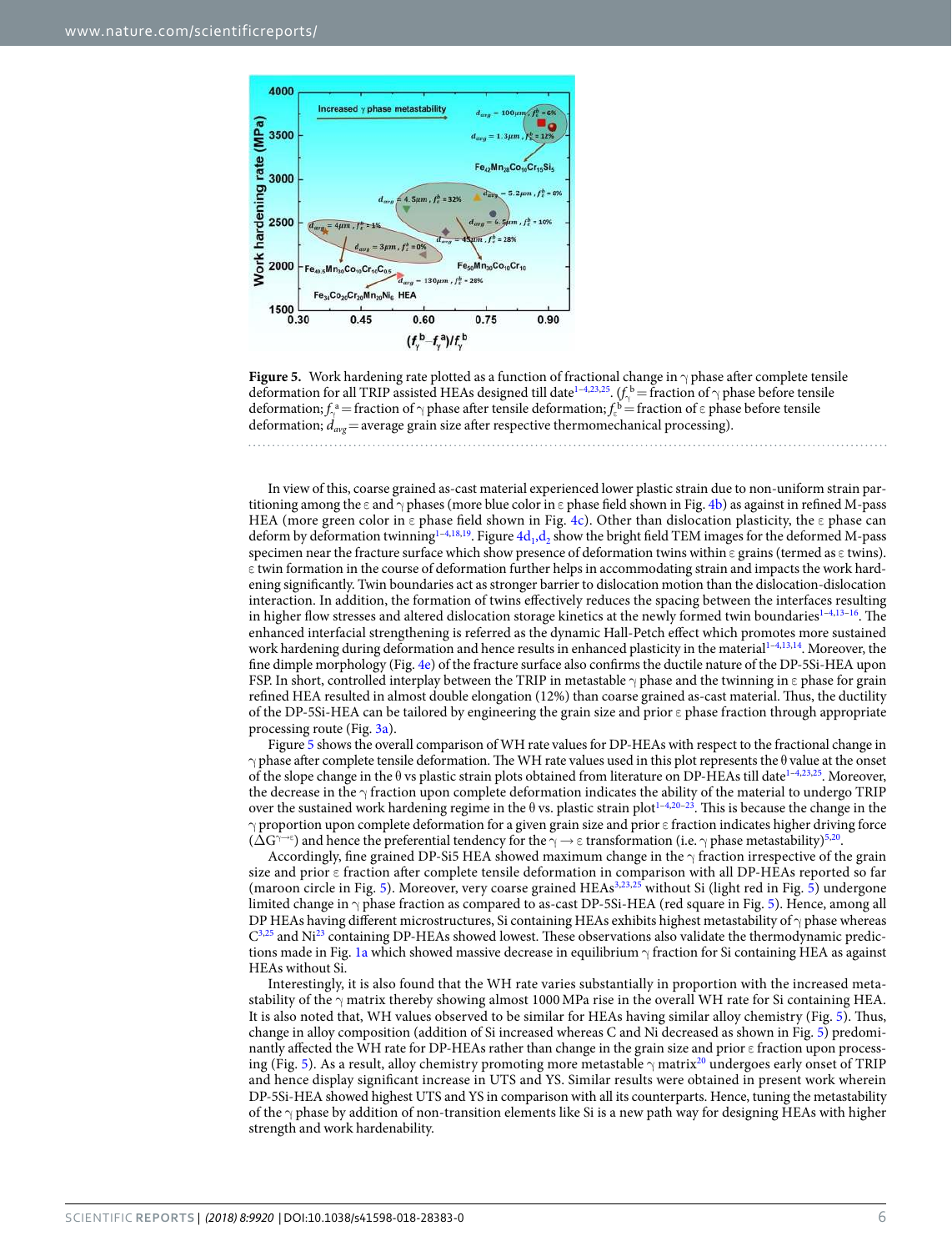<span id="page-6-16"></span>

| <b>Processing parameters</b> | Pass 1 | Pass 2 | Pass 3 |
|------------------------------|--------|--------|--------|
| Rotational Rate (RPM)        | 650    | 350    | 250    |
| Traverse Speed (mm/min)      | 50.8   | 50.8   | 50.8   |
| Plunge Depth (mm)            | 3.85   | 3.85   | 3.85   |
| Tilt Angle (°)               | 2.0    | 2.0    | 2.0    |

**Table 1.** Processing parameters selected for FSP.

#### **Conclusions**

Friction stir processing of Si containing HEA resulted in extremely refined metastable γ phase dominant microstructure thereby exhibiting a very high YS and UTS of 950 MPa and 1.15 GPa, respectively, with an elongation of 12%. These improved mechanical properties in comparison with TRIP assisted HEAs are attributed to the extremely high work hardening ability of the material. This rapid work hardening ability is associated with the increased metastability of  $\gamma$  phase which facilitated the transformation of  $\gamma$  phase and twinning in resultant  $\varepsilon$ phase during deformation. Therefore, design of metastable DP-5Si-HEA and its microstructural engineering via FSP shows a new pathway for obtaining strong and highly work hardenable HEAs.

#### **Materials and Methods**

The  $Fe_{42}Mn_{28}Cr_{15}Co_{10}Si_5 HEA$  (DP-5Si-HEA) was produced by vacuum arc-casting in a cold-copper crucible. The vacuum level achieved was approximately 300 µm, and the chamber was backfilled with argon to 1 atm prior to melt using pure metals with a nominal composition of  $Fe_{42}Mn_{28}Cr_{15}Co_{10}Si_5$  (all in at.%) and ingot dimensions of  $250 \times 80 \times 5$  mm<sup>3</sup>. Subsequently, these sheets of 5 mm were subjected to multi-pass friction stir processing (M-pass). M-pass was performed with 3 overlapping passes of FSP with decrement of rotational rates before and after each pass. During each pass of FSP Argon (Ar) gas was flown to shroud the tool-work piece interface for minimizing the exposure to oxygen. The details of the processing parameters used for M-pass are mentioned in Table [1.](#page-6-16) The processing tool had a shoulder diameter of 12 mm with tapered pin. The root diameter, pin diameter, and length for the tool were 7.5 mm, 6 mm, and 3.5 mm, respectively.

Microstructure of the alloy in as-cast (coarse-grained) and recrystallized (grain-refined) conditions were analyzed by various methods. X-ray diffraction (XRD) measurements were performed on RIGAKU X-Ray equipment using Cu  $K_{\alpha}$  radiation operated at 40 kV and 44 mA. Electron backscatter diffraction (EBSD) measurements were carried out by a FEI NOVA Nano (SEM) with a Hikari camera and the TSL OIM 8 data collection software. Rectangular 1 mm-thick, dog-bone-shaped mini-tensile specimens were machined using a mini computer numerical control (CNC) machine from 1 mm below from the surface within the nugget region of the FSP specimen whereas from the top surface of the as-cast ingot. Gage length and width of the tensile specimens were 5 and 1.25 mm, respectively. In each condition, three samples were tested at room temperature at an initial strain rate of 10<sup>−</sup><sup>3</sup> s<sup>−</sup><sup>1</sup> to confirm reproducibility of the results.

#### **References**

- <span id="page-6-0"></span>1. Li, Z. et al. Metastable high-entropy dual-phase alloys overcome the strength-ductility trade-off. Nature **534**, 227–230 (2016).
- <span id="page-6-1"></span> 2. Li, Z. et al. A TRIP-assisted dual-phase high-entropy alloy: grain size and phase fraction effects on deformation behavior. Acta Mater. **131**, 323–335 (2017).
- <span id="page-6-2"></span> 3. Li, Z. et al. Interstitial atoms enable joint twinning and transformation induced plasticity in strong and ductile high-entropy alloys. Sci. Reports. **7**, 40704 (2017).
- <span id="page-6-4"></span>4. Nene, S. S. et al. Enhanced strengh and ductility in friction stir processed engineered high entropy alloy. Sci. Rep. **7**, 16167 (2017).
- <span id="page-6-5"></span>5. Xiong, R. et al. Thermodynamic calculation of stacking fault energy of the Fe-Mn-Si-C high manganese steels. Mater. Sci. Eng. A **598**, 376–386 (2014).
- 6. Pierce, D. T. et al. The influence of manganese content on the stacking fault and austenite/ε -martensite interfacial energies in Fe Mn –(Al – Si) steels investigated by experiment and theory. Acta Mater. **68**, 238–253 (2014).
- <span id="page-6-3"></span> 7. Li, Z. & Raabe, D. Strong and ductile non-equiatomic high-entropy alloys: design, processing, microstructure, and mechanical properties. JOM. **69**, 2099–2106 (2017).
- <span id="page-6-6"></span>8. Palanivel, S. et al. A framework for shear driven dissolution of thermally stable particles during friction stir welding and processing. Mater. Sci. Eng. A **678**, 308–314 (2016).
- <span id="page-6-8"></span> 9. Galindo-Nava, E. I. & Rivera-Díaz-del-Castillo, P. E. J. Understanding martensite and twin formation in austenitic steels: A model describing TRIP and TWIP effects. Acta Mater. **128**, 120–134 (2017).
- 10. Pustov, L. Y. et al. Face-centered cubic phase stability and martensitic transformation under deformation in Fe–Ni and Fe–Mn alloys nanostructured by mechanical alloying and high-pressure torsion. Mater. Sci. Eng., A **481**, 732–736 (2008).
- <span id="page-6-7"></span>11. Pisarik, S. T. & Van Aken, D. C. Thermodynamic driving force of the  $\gamma \to \epsilon$  transformation and resulting  $M_S$  temperature in high-Mn steels. Metall. Mater. Trans. A. **47**, 1009–1018 (2016).
- <span id="page-6-9"></span>12. Yeh, J. et al. Nanostructured high entropy alloys with multiple component elements: novel alloy design concepts and outcomes. Adv. Eng. Mater. **6**, 299–303 (2004).
- <span id="page-6-14"></span>13. Cooman, D. B., Estrin, Y. & Kim, S. Twinning induced plasticity steels. Acta. Mater. **142**, 283–362 (2018).
- <span id="page-6-15"></span> 14. Cordero, Z. C., Knight, B. E. & Schuh, C. A. Six decades of the Hall-Petch effect-a survey of grain size strenthening studies on pure metals. Intl. Mater. Rev. **61**, 495–512 (2015).
- <span id="page-6-10"></span> 15. Song, R., Ponge, D. & Raabe, D. Improvement of the work hardening rate of ultrafine grained steels through second phase particles. Scr. Mater. **52**, 1075–1080 (2005).
- <span id="page-6-11"></span>16. He, B. B. et al. High dislocation density–induced large ductility in deformed and partitioned steels. Science **357**, 1029–1032 (2017).
- <span id="page-6-12"></span>17. Trichter, F. A study  $\gamma \to \varepsilon$  phase transformation in Fe-Mn alloys induced by high pressure and plastic deformation. Scripta Metall **12**, 431–434 (1978).
- <span id="page-6-13"></span> 18. Martin, S., Ullrich, C. & Rafaja, D. Deformation of austenitic CrMnNi TRIP/TWIP Steels: nature and role of the ε martensite. Mater. Today Proc. **2**, 643–646 (2015).